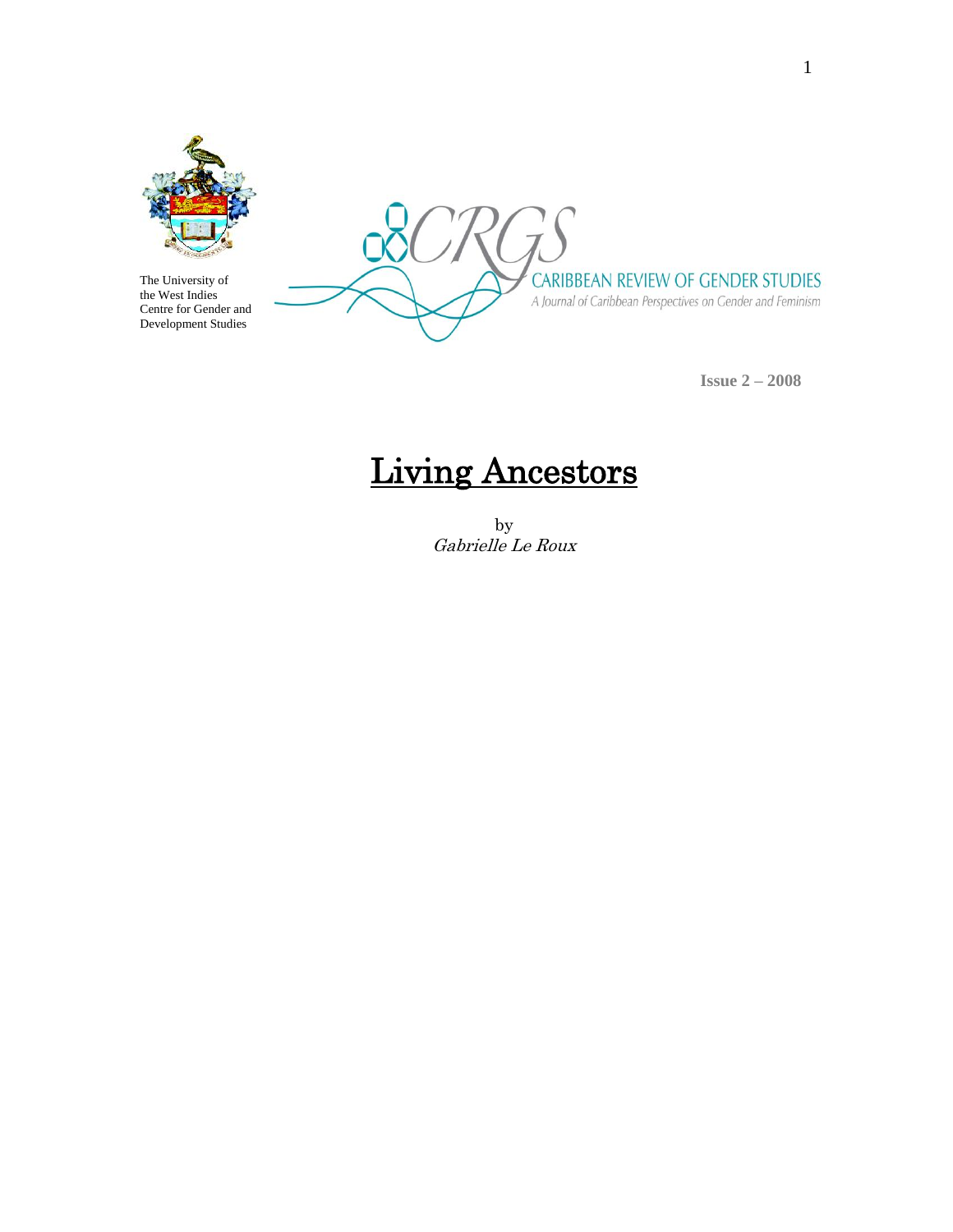

Aya

Anastasia Thomas, known as Aya lived in Soufriere, Dominica. She was born on the  $6<sup>th</sup>$  of September 1901. She was 100 years old when Gabrielle Le Roux met, interviewed and drew her in 2001.

Aya was known for her outstanding skill as a bele dancer, she wore her traditional dance clothes for her portrait.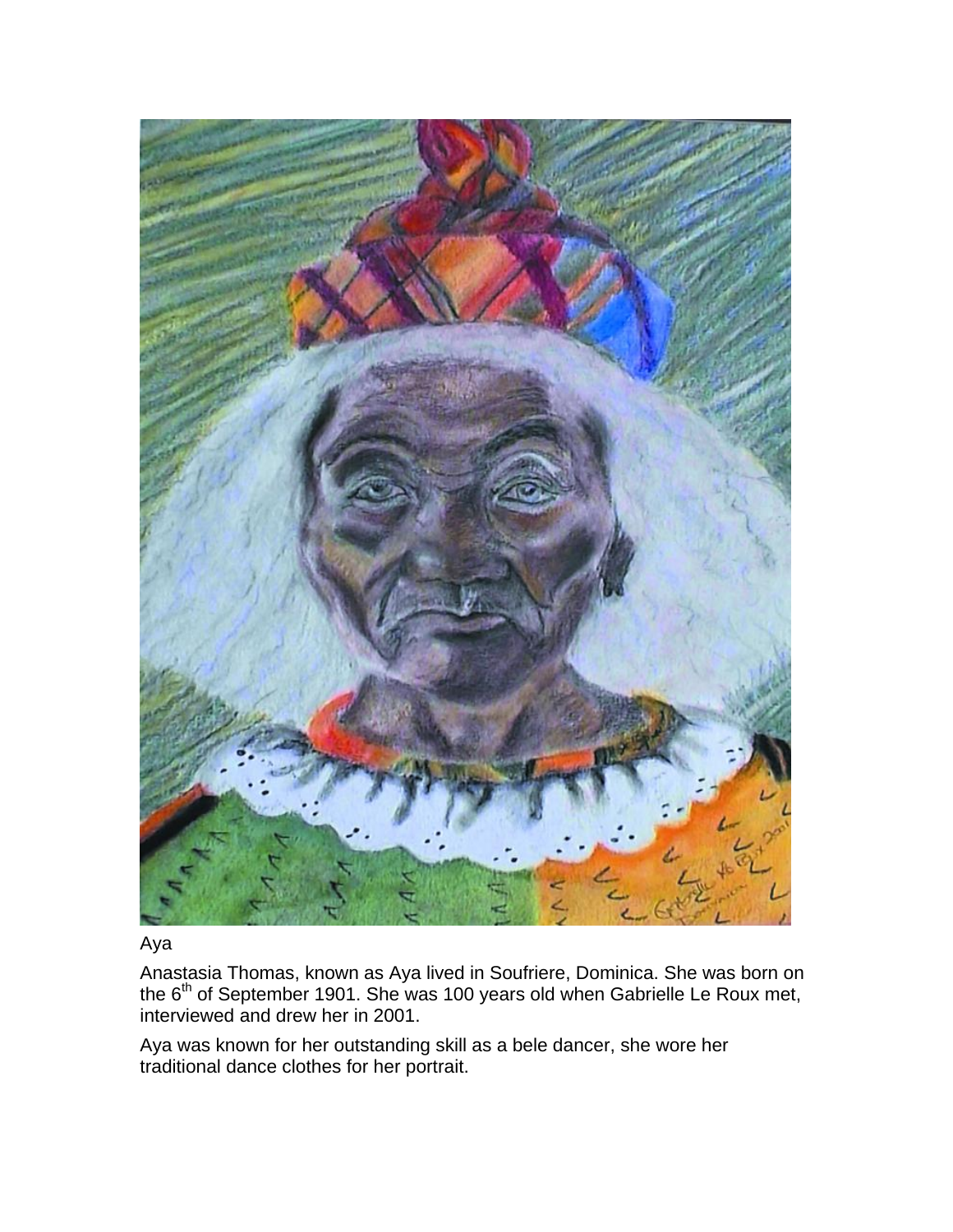

## Ma Pampo

Elizabeth Israel, better known as Ma Pampo lived in Glanvillia, Portsmouth, Dominica. She was born 27 January 1875 and died on October 17<sup>th</sup> 2003 at the age of 128. She was 126 years old when she sat for this portrait in 2001. Ma Pampo attributed her good longevity to hard work, the natural food she ate, God and her philosophy of living in peace with the people around her.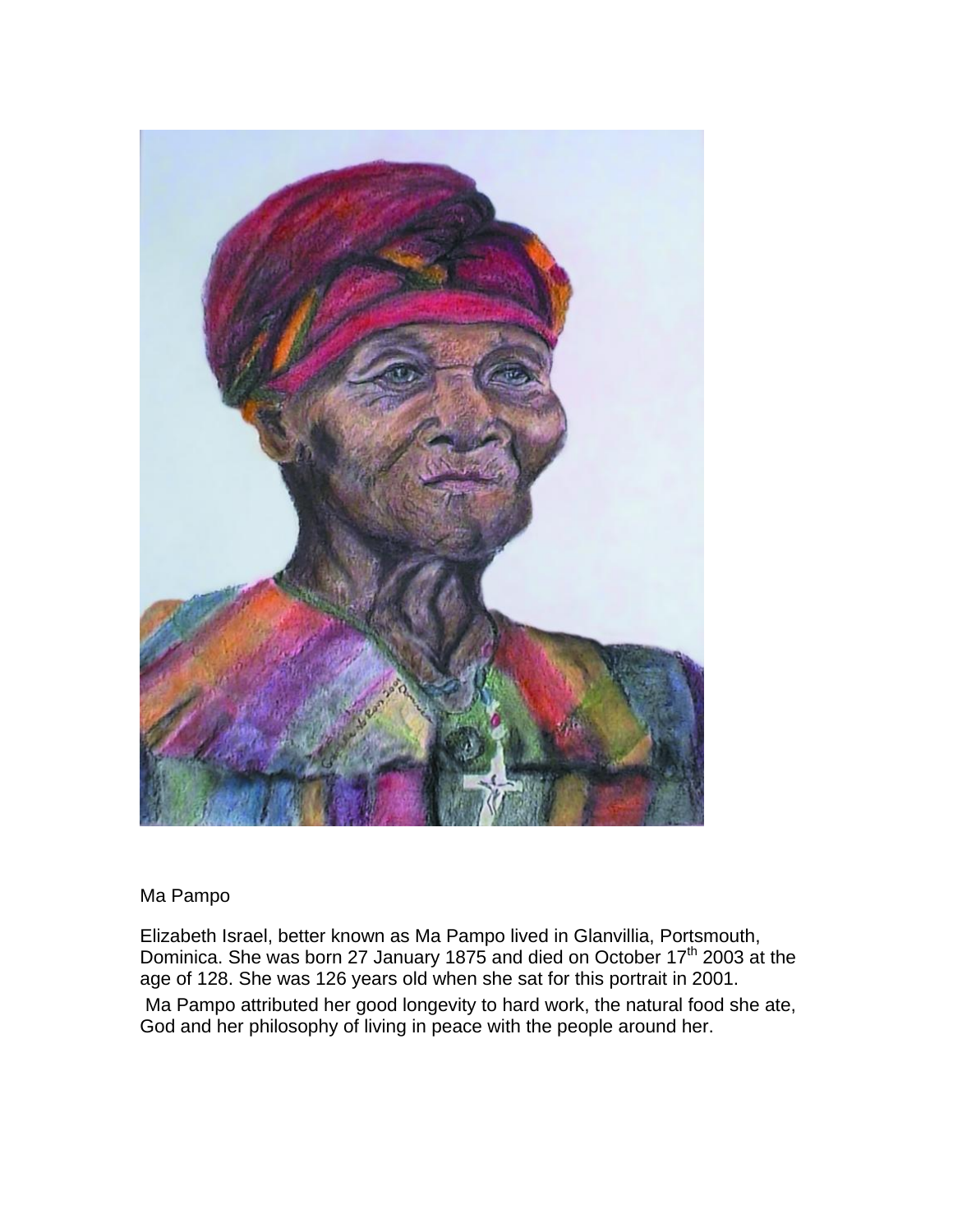

#### Didi

Virginia Barry, known as Didi lived in Glanvillia, Portsmouth, Dominica. She was 101 years old but her exact birthdate was not available when I visited.

Didi was Ma Pampo's first cousin and although she was over a hundred she was twenty five years younger years younger than her.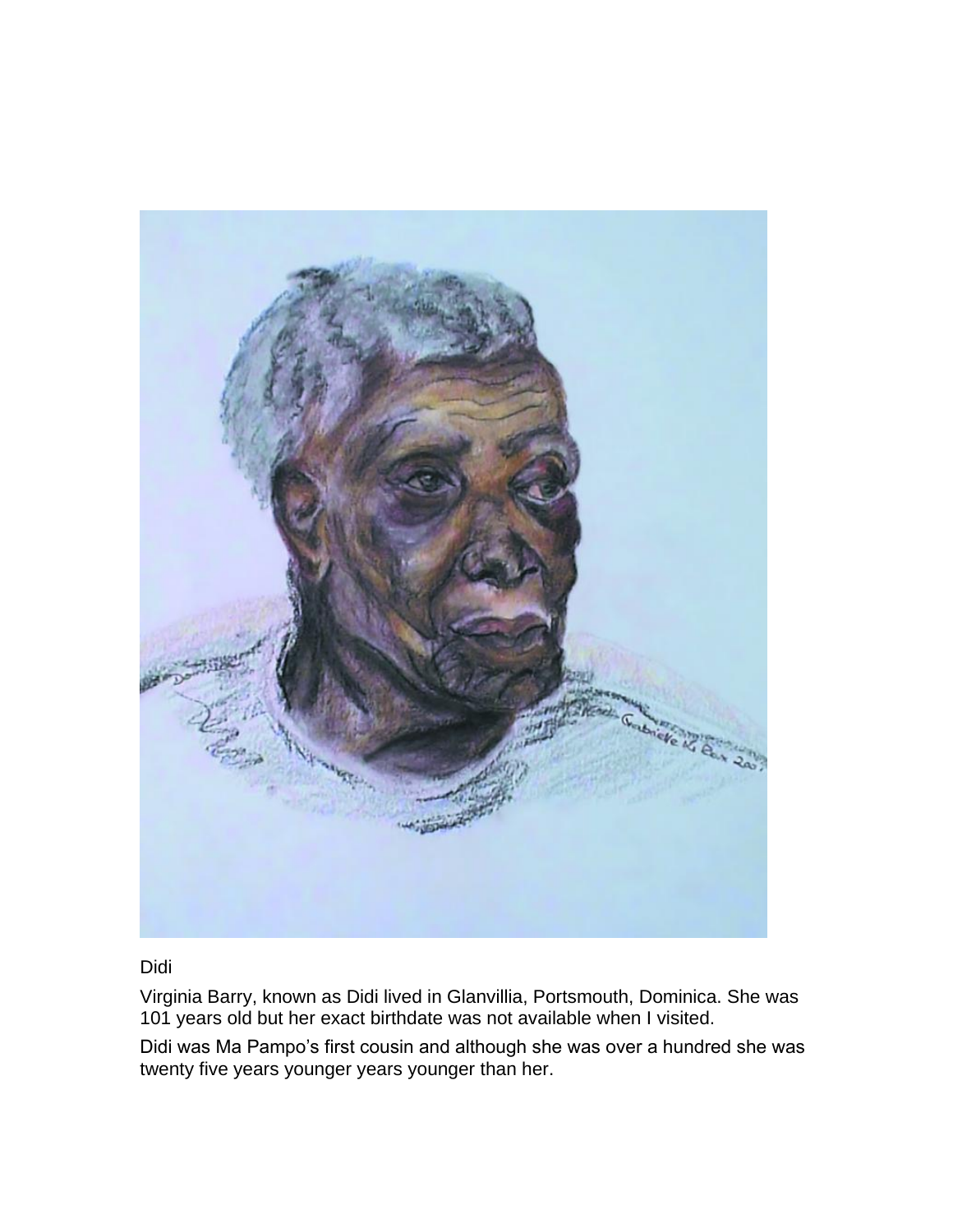

Ma Morol

Josine Nicely Bernadette Valmond was known as Ma Morol. She lived in Sineku where the survivors of the Caribs, some of Dominica's earliest inhabitants live. She was born on 22 November 1901 and was 100 years old when we met. She was skilled at the kind of basket and mat weaving practiced in that area.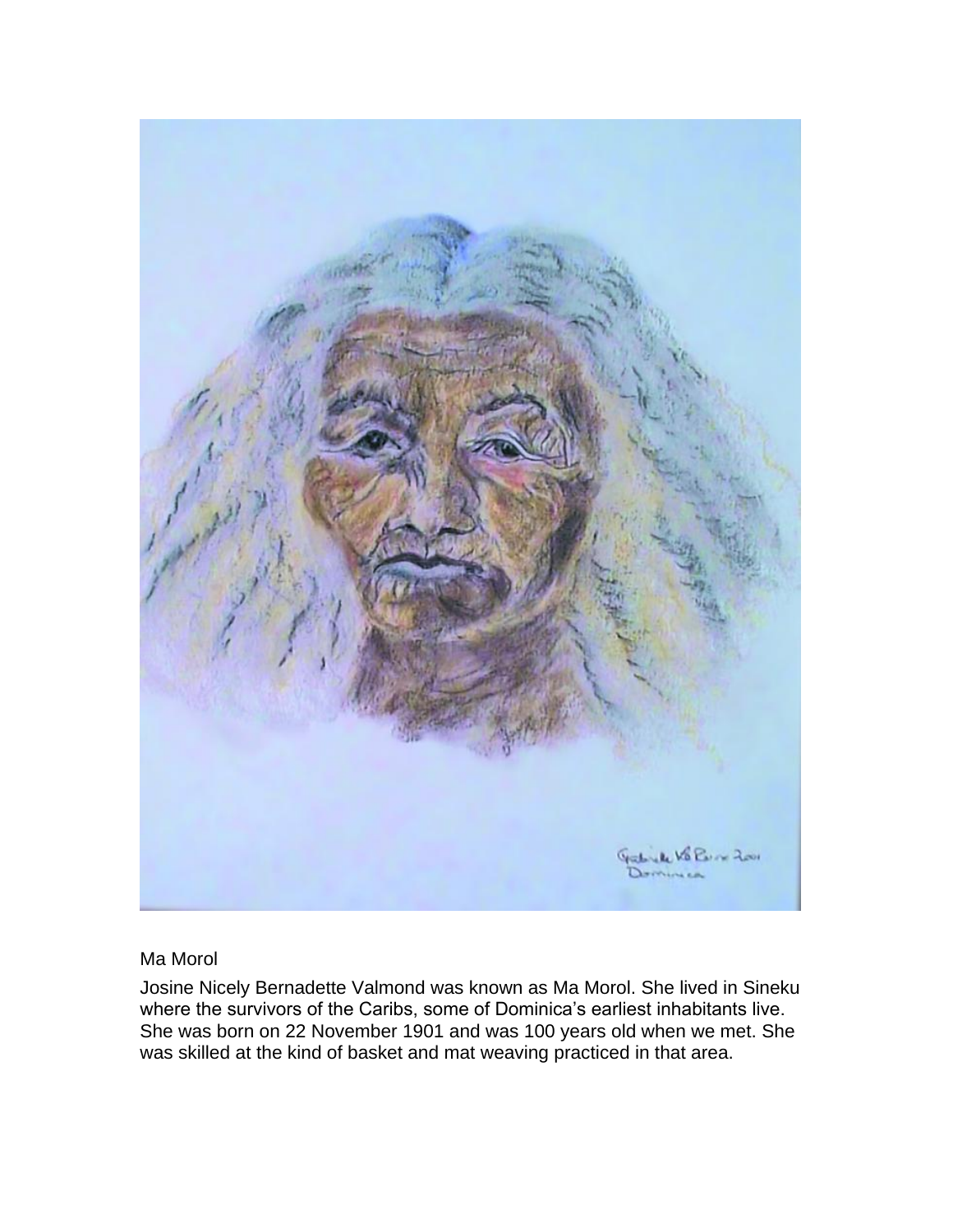

Ma John

Marian Younger Virgile, known as Ma John lived in Marigot, Dominica. She was born 10 July 1901 and was 100 years old in 2001.

Ma John had worked for many years on Mellville Hall Estate shelling copra and lost an eye chopping wood.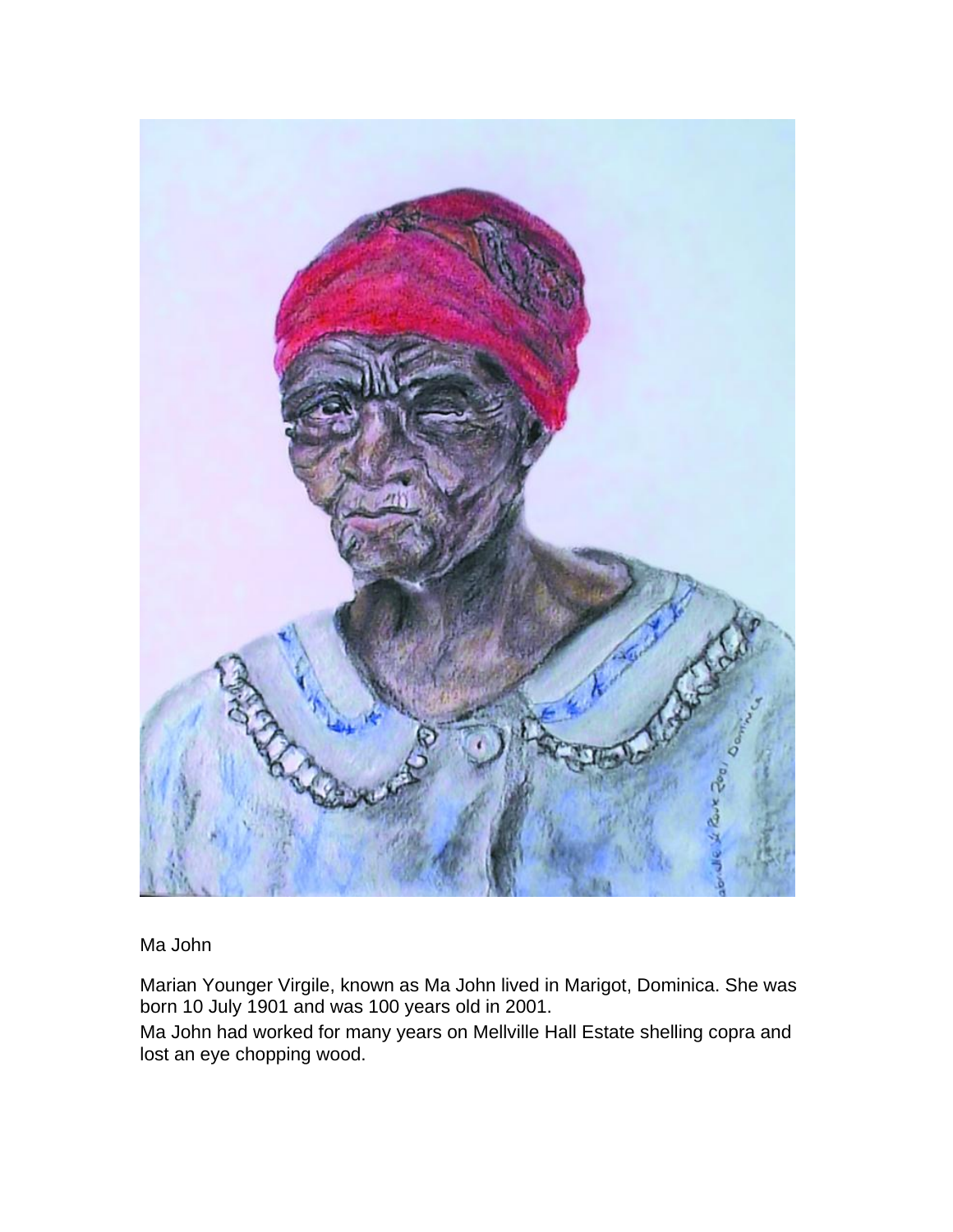

## Aunty Rose

Rose Peters, known in her community as Aunty Rose or Ma Rose lived in Glanvillia, Portsmouth, Dominica. She was born the 21st February 1883. She was 118 years old when she sat for this portrait in 2001 and she died just a couple of months later on September 28<sup>th</sup> the same year.

When she saw the portrait Aunty Rose said she found it looked like her: "But I find you made me look a little bit old!"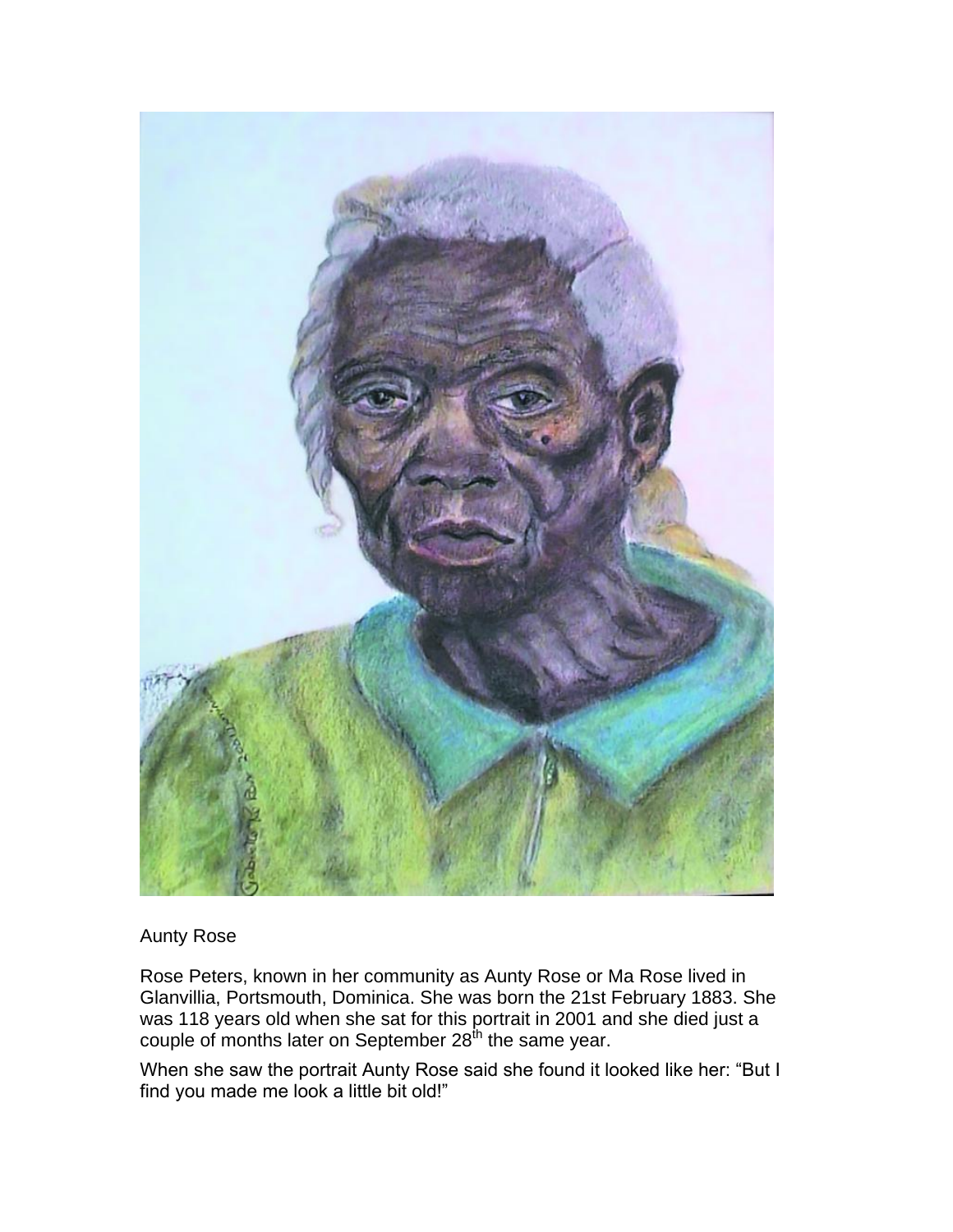

Memen

Felicite Hogan was known both as Memen and Ma William. She lived in Goodwill, Roseau, Dominica. She was born 8 March 1901 and was 100 years old in 2001.

Memen had sixteen children but only four of them grew to adulthood. She had worked all her life as a farmer.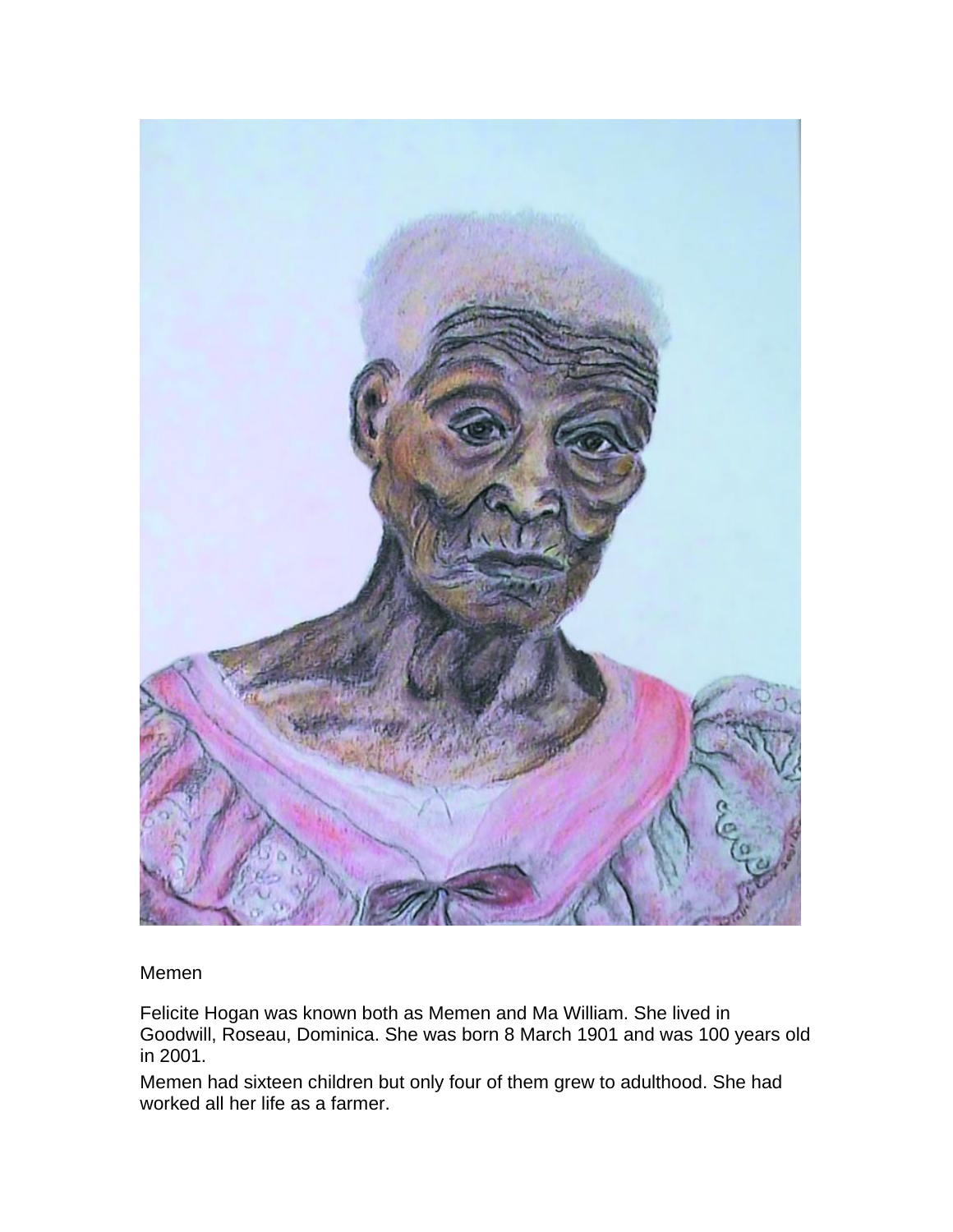

# Ma Bradley

Elize Phillips was called Leela, Moda and Ma Bradley in her community. She lived in Wesley, the area of Dominica where Creole is not spoken. She was 113 years old when she agreed to be drawn for this project.

Ma Bradley was deeply moved to know that her portrait was going to be seen in Africa, she said it was the only way she would return there.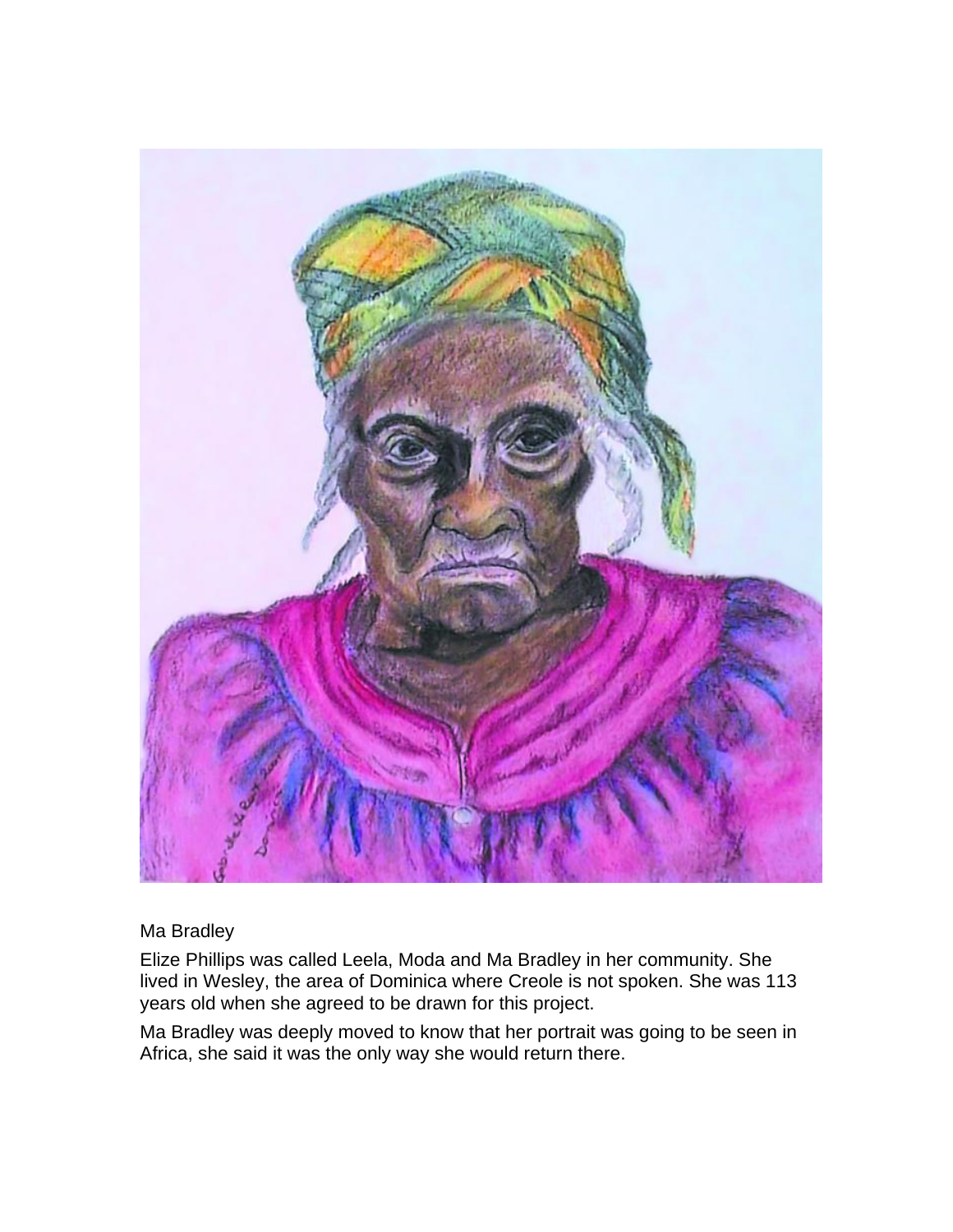

Ma Cuffy

Nellie Cuffy, known as Ma Cuffy lived in Goodwill, a suburb of Roseau, the capital of Dominica. She was born on 26 September 1900 and was 101 years old in 2001.

Ma Cuffy said that she would like to be remembered as: "A beautiful woman, a good woman and a woman with good friends".